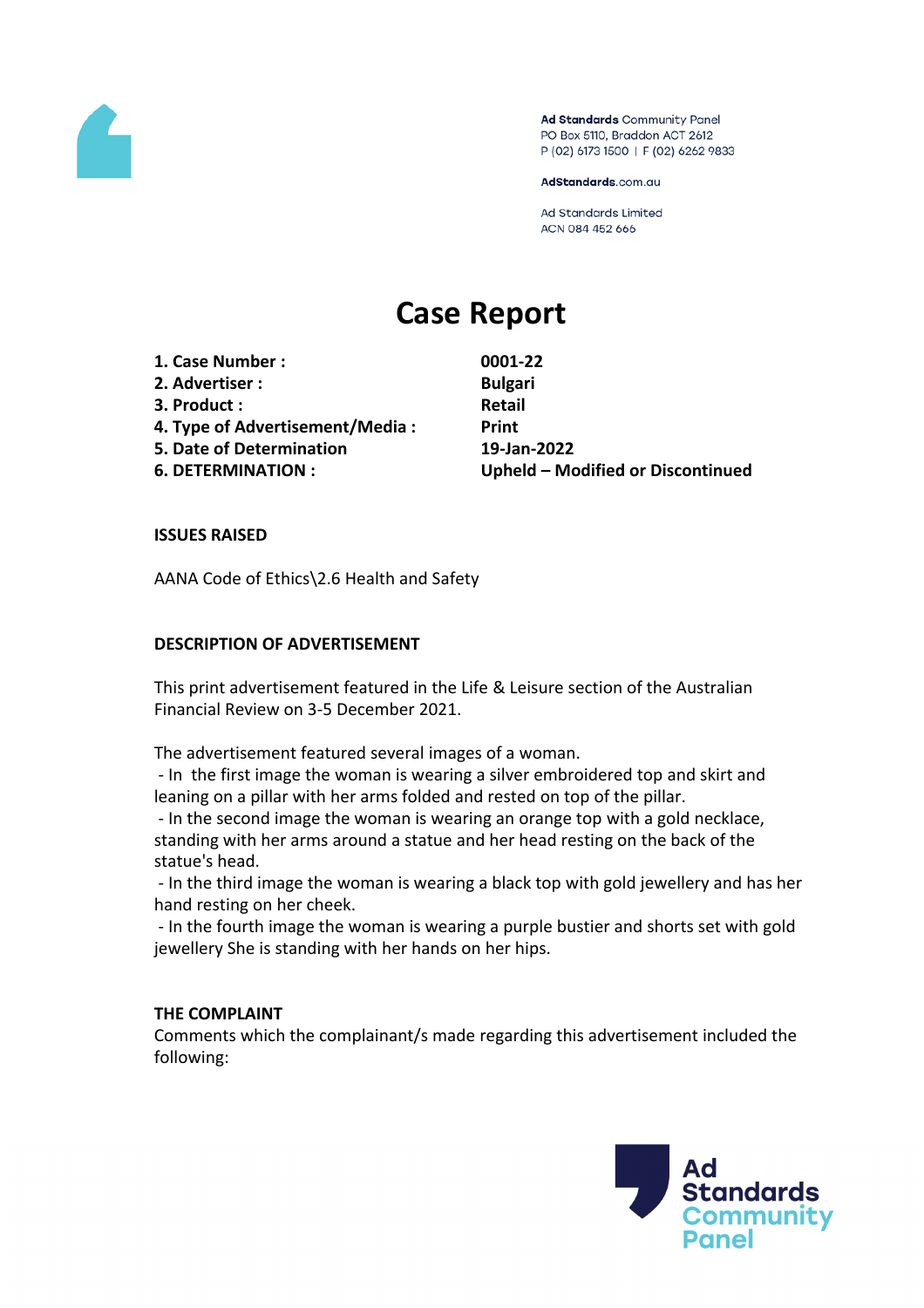

*Anorexia kills. Extreme thinness should never be promoted as desirable.Apart from having a distorted body image, victims of anorexia frequently suffer lifelong health issues, including damage to the heart, kidneys and brain. Extreme emaciation equates to illness, not to desirability nor beauty and should NEVER be promoted.*

## **THE ADVERTISER'S RESPONSE**

Comments which the advertiser made in response to the complainant/s regarding this advertisement include the following:

*This project was created in collaboration between Bulgari and The Australian Financial Review, the publication being responsible for overseeing the creative aspect of the photoshoot.*

*Bulgari have forwarded this complaint to Nine, publisher of The Australian Financial review Life & Leisure supplement - who have commented that - in no way would they intentionally or knowingly endorse or promote unhealthy body images.* 

*The model, who was booked by the editorial team of The Australian Financial Review magazine for this campaign, is through a highly reputable agency which has a longstanding relationship with many magazines, including The Australian Financial Review Magazine and affiliated titles. This agency ensures their models maintain a healthy weight and lifestyle.* 

*This complaint is a reminder of the importance of promoting positive body image for all sizes, shapes, gender, and ethnicity.* 

*However, we do not believe this advertising execution has breached any section of ANAA regarding Body Image, Unrealistic Body Image, Body Size or Alteration of Body image due to:*

- *• The focus of the ad campaign is solely Bulgari jewellery, with no focus or relevance around health or body image.*
- *• There is no inference regarding health practices nor an 'image';*
- *• The ANAA does not define what a 'healthy weight' given the diversity that exists within society.*
- *• We do and will consider how we select models and ensure there wasn't any alteration of images in breach of ANAA.*

*This complaint has been taken on board and moving forward The Australian Financial Review will bear this in mind with future casting.* 

#### **THE DETERMINATION**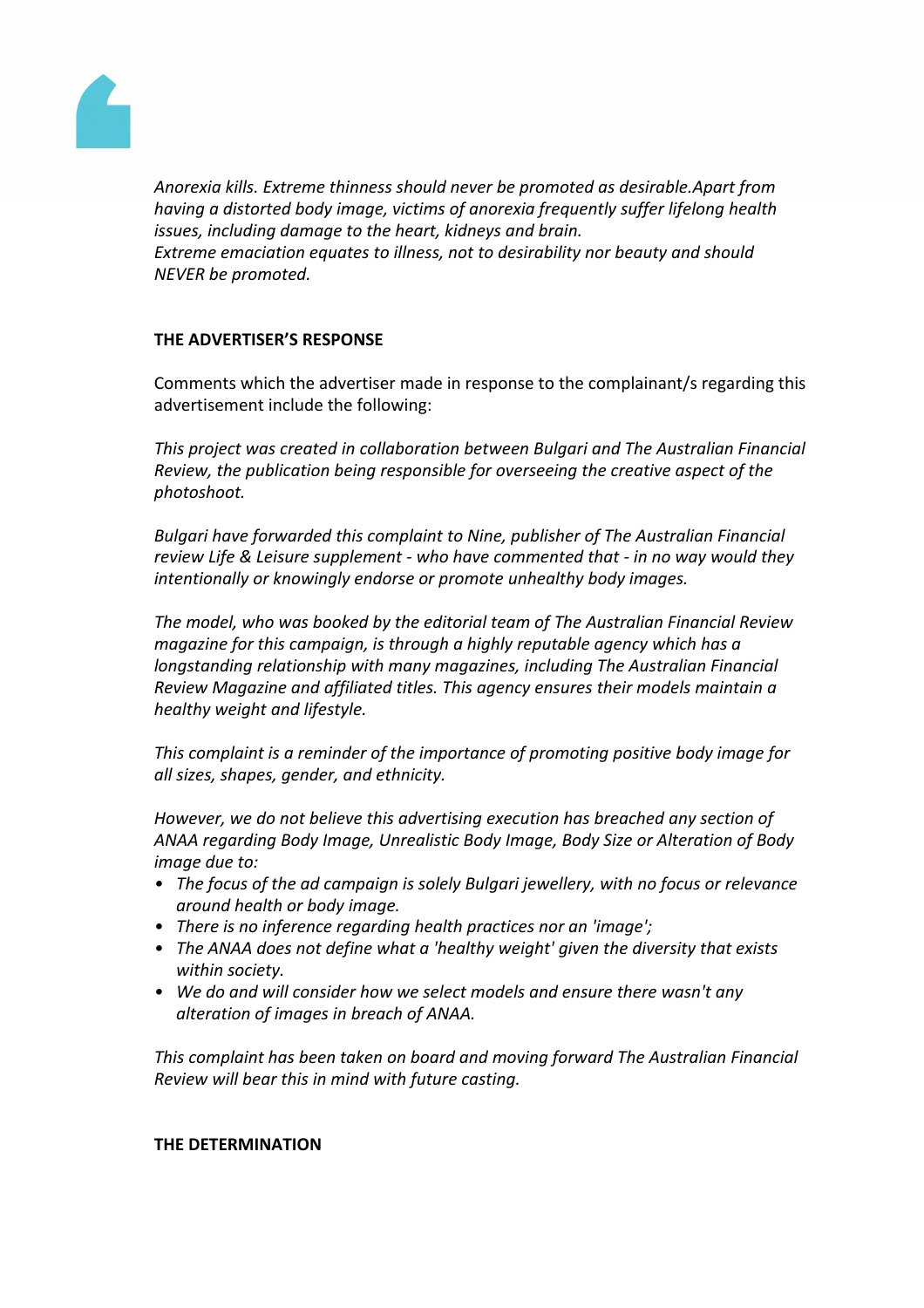

The Ad Standards Community Panel (the Panel) considered whether this advertisement breaches Section 2 of the AANA Code of Ethics (the Code).

The Panel noted the complainant's concern that the advertisement uses a model that is extremely and unhealthily thin.

The Panel viewed the advertisement and noted the advertiser's response.

# **Section 2.6: Advertising shall not depict material contrary to Prevailing Community Standards on health and safety.**

The Panel noted the Practice Note to this section of the Code:

*"Advertising must not portray an unrealistic ideal body image by portraying body shapes or features that are unrealistic or unattainable through healthy practices", and "…where technology is used to digitally alter images of people to such an extent that their body shape, or features, are no longer realistic or attainable through healthy practices, or where the changes are not justifiable in the context of the product or service advertised, the advertisement may breach the Code if it is contrary to prevailing community standards relating to health and safety. Advertisers should refrain from altering images in a way that changes the body shape or proportions portrayed, for example by lengthening a person's legs to the extent they are not in proportion with the rest of their body or tightening their waist disproportionately to the rest of their body, so that the resulting image portrays a body shape or features that are unrealistic or unattainable through healthy practices".*

The Panel considered each image in the advertisement separately.

## Image 1

The Panel noted that the woman's body is mostly hidden by the long sleeved dress she is wearing. The Panel considered that the woman looked quite slim, however noted that her face did not appear gaunt. The Panel considered that this image in the advertisement did not breach Section 2.6 of the Code.

# Image 2

The Panel noted that this image also does not show a significant portion of the woman's body. The Panel considered that the woman's collarbone is visible, and noted that it does appear pronounced. The Panel considered that the woman's arms, shoulders and wrists are slim, however considered that most members of the community would be unlikely to find this image to depict an unhealthy body type. The Panel considered that this image in the advertisement did not breach Section 2.6 of the Code.

## Image 3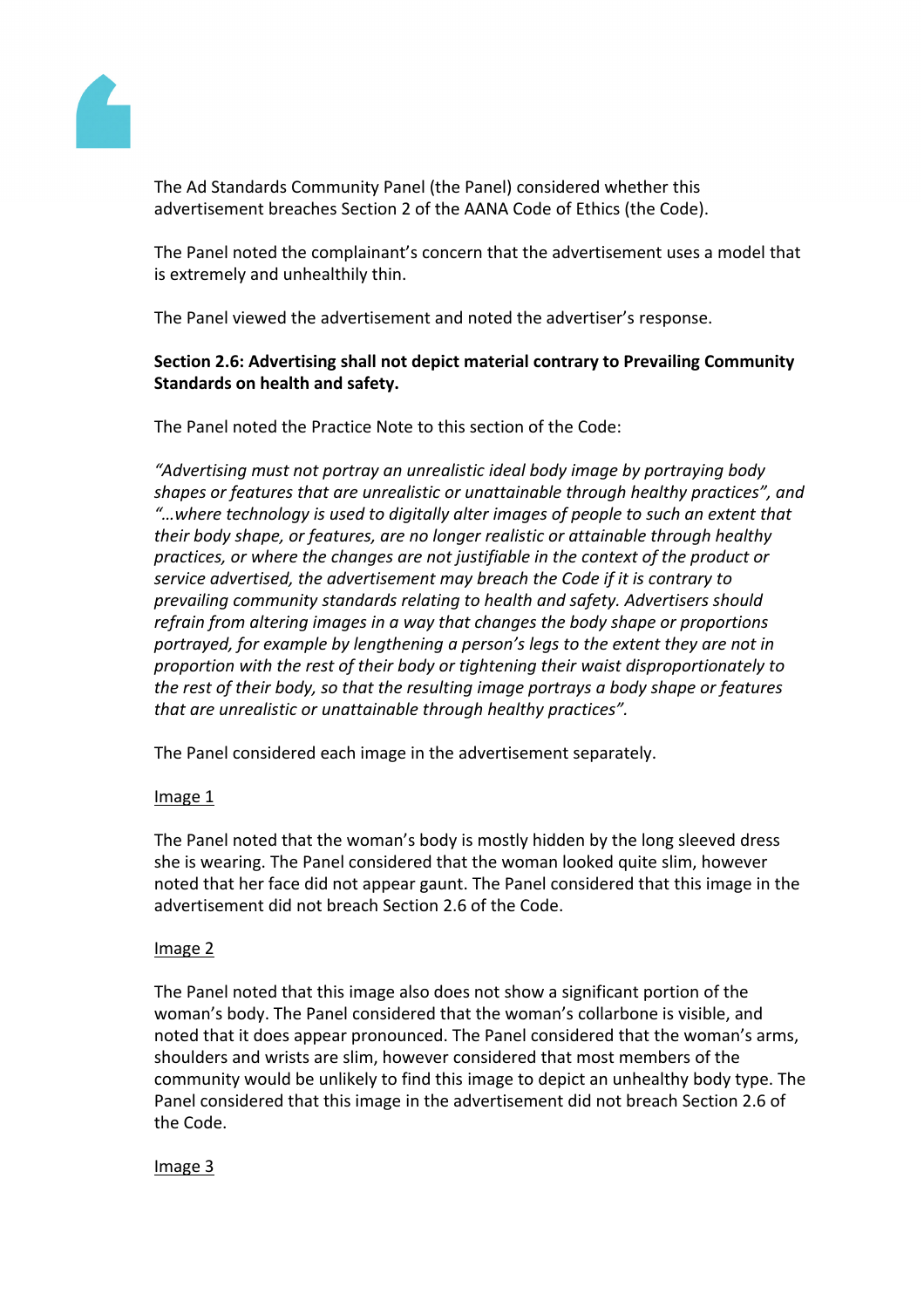

The Panel considered that the woman's collarbone is visible, and noted that it does appear pronounced. The Panel considered that the woman's arms, shoulders and wrists are slim, however considered that most members of the community would be unlikely to find this image to depict an unhealthy body type. The Panel considered that this image in the advertisement did not breach Section 2.6 of the Code.

## Image 4

The Panel considered that the woman appears to be very thin, and noted that her collarbone is very prominent in the image. The Panel noted that the woman's upper arms and wrists also appear thin. The Panel noted that while the same woman is depicted in all four images in the advertisement, the posing of this image was of the woman appearing to push her shoulders forward and lean towards the camera. The Panel noted that in this pose the woman appeared gaunt and unhealthy in comparison to the other images.

The Panel considered that while it could not make a determination on whether the woman depicted is actually unhealthy, it considered that the posing of the woman in this particular image emphasised her slight stature and the impression of the image is that she is unhealthily thin. The Panel considered that most members of the community would consider that such a depiction is irresponsible and promotes an unrealistic body image that would be unattainable through healthy practices.

## **Section 2.6 conclusion**

Overall, the Panel considered that Image 4 of the advertisement would be considered by most members of the community to be contrary to Prevailing Community Standards on health and safety in relation to body weight. The Panel determined that the advertisement did breach Section 2.6 of the Code.

## **Conclusion**

Finding that the advertisement did breach Section 2.6 of the Code, the Panel upheld the complaint.

## **THE ADVERTISER'S RESPONSE TO DETERMINATION**

Please be advised that we have reviewed and shared the panel's comments with Nine, the publisher of AFR Life & Leisure.

As explained previously, Bulgari did not participate in the casting of the model selected for this photoshoot.

This project was a one-off sponsored photoshoot in AFR Life & Leisure and we have asked them not to use any of these images again in the future.